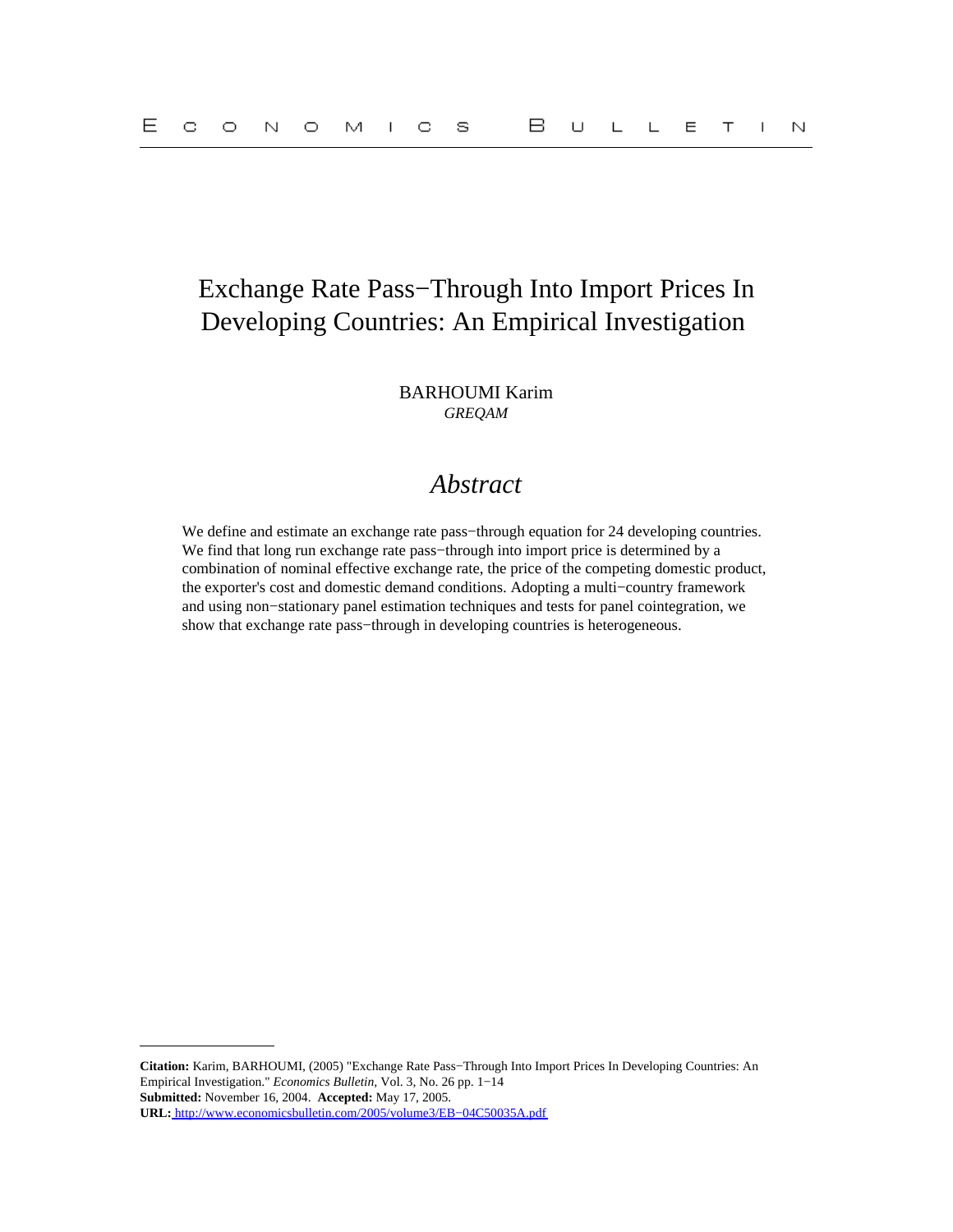# Exchange Rate Pass-Through Into Import Prices In **Developing Countries:** An Empirical Investigation

## Karim BARHOUMI\*

November 15, 2004

### A hstract

We define and estimate an exchange rate pass-through equation for 24 developing countries. We find that long run exchange rate pass-through into import price is determined by a combination of nominal effective exchange rate, the price of the competing domestic product, the exporter's cost and domestic demand conditions. Adopting a multi-country framework and using non-stationary panel estimation techniques and tests for panel cointegration, we show that exchange rate pass-through in developing countries is heterogeneous.

#### $\mathbf 1$ Introduction

Exchange rate pass-through is one of the main issues in international economics, in particular exchange rate pass-through into import prices, which is broadly defined as the percentage change in import prices caused by one percent change in exchange rate. Since the 1980s, there has been an important empirical literature on exchange rate pass-through into import prices. Most of the empirical studies have focused on the industrialized countries, particularly the US and Japan (see a survey by Menon  $(1995)$  or Goldberg and Knetter  $(1997)$ ). However, a few studies on exchange rate pass-through have been done for developing countries (see Rana and Dowling (1985) and Alba and Papell (1998)), except for example Sahminan (2003), who compares the coefficients of the pass-through between different countries in Southeast Asia.

This paper is precisely a contribution to the analysis of the exchange rate pass-through into import prices in developing countries. The prevalent idea is that the economic peculiarities of these countries are in practice similar. Indeed, most of the developing countries are strongly dependent on international trade. These countries are not able to control their products sold in the international market, as well as their market shares; in most cases, these countries are "price taker". Moreover, developing countries are characterized by marginal industrial activities. This weakness makes them dependent on importations from industrial countries. Besides these similarities, we are interested in the nature of the long run exchange rate pass-through into import prices; more precisely, we try to know if the long run exchange rate pass-through phenomenon in developing countries is homogeneous or heterogeneous. We thus define and estimate an exchange rate pass-through equation across a panel of 24 developing countries using the model of Bache (2002) and Sahminan (2003). It stipulates that the degree of exchange rate pass-through into import prices is determined by a combination of nominal effective exchange rate, the price of competing domestic products, the exporter's cost and domestic

<sup>\*</sup>Université de la Méditerranée Aix Marseille II and GREQAM, Centre de la Veille Charité, 2 rue de la Charité, 13236 Marseille Cedex 02, France. E-mail: barhoumi@ehess.univ-mrs.fr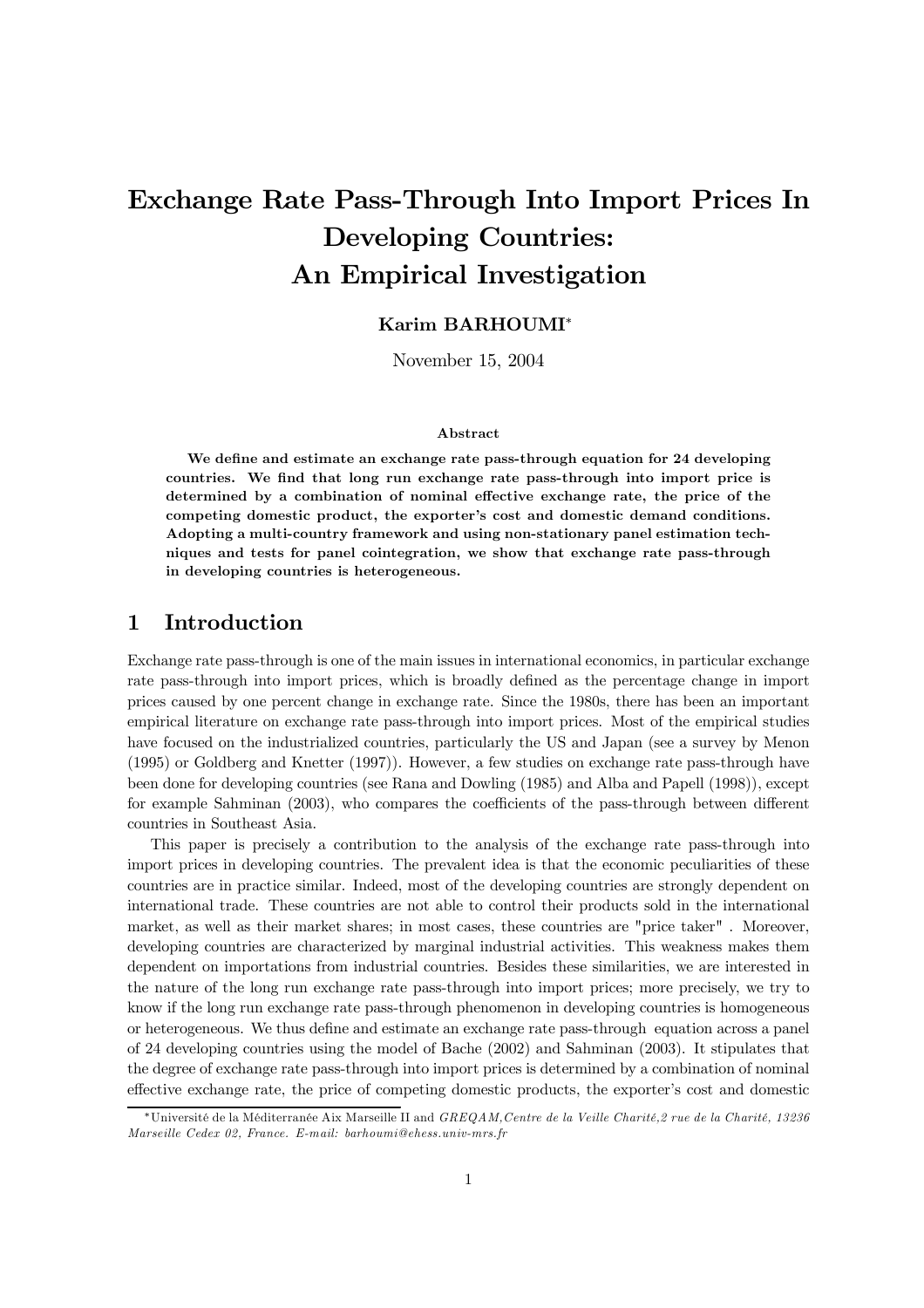demand conditions. Adopting a multi-country framework and using non-stationary panel estimation techniques and tests for panel cointegration, we prove the existence of an equilibrium relation between import prices and the other variables and we show that exchange rate pass-through in developing countries is heterogeneous.

The remainder of the paper is organized as follows. First, we introduce our theoretical model from which we define our price equation. Secondly, we perform the stationarity and cointegration tests. Then, by using the appropriate estimation techniques of our long run relation, we show that the long run exchange rate pass-through in developing countries is heterogeneous. Finally, we provide some concluding remarks.

#### $\overline{2}$ The theoretical model

In this paper, the model that we use to estimate the degree of the exchange rate pass-through into import prices is similar to the model used in a long part of the literature in this area (Hooper and Mann  $(1989)$ , Goldberg and Knetter (1997) and Campa and Goldberg (2002)). We consider a representative foreign firm having some degree of control over the price of its goods in an importing country. Assume that this representative firm establishes the price of its exports to country i (i is a developing country) in its own currency  $(PX_{it})$  at a markup  $(\lambda_{it})$  over its marginal cost of production  $(C_{it}^*)$ , that is:

$$
PX_{it} = \lambda_{it} C_t^*.
$$
\n<sup>(1)</sup>

The import price in the domestic currency  $PM_{it}$  is obtained by multiplying export price  $PX_{it}$ by the exchange rate of the importing country i,  $E_{it}$ , that is,

$$
PM_{it} = E_{it}PX_{it} = E_{it}\lambda_{it}C_t^*.
$$
\n
$$
(2)
$$

The markup is assumed to respond to both demand pressure for exporting country  $(Y_{it}^*)$  and competitive pressure in importing country. Competitive pressure in importing country is measured by the gap between the competitors prices in the importing country market  $(P_{it})$  and production cost of exporting firm. Therefore, the markup  $\lambda_{it}$  is given by:

$$
\lambda_{it} = \left[\frac{P_{it}}{E_{it} C_{it}^*}\right]^\alpha Y_{it}^{*\beta} \qquad 0 < \alpha < 1 \text{ and } \beta > 0. \tag{3}
$$

Substituting equation  $(3)$  into equation  $(1)$ , we obtain

$$
PM_{it} = (E_{it} C_{it}^*)^{1-\alpha} (P_{it})^{\alpha} Y_{it}^{*\beta}.
$$
\n(4)

The logarithmic form of the equation  $(4)$  is thus:

$$
pm_{it} = (1 - \alpha)e_{it} + (1 - \alpha)c_{it}^* + \alpha p_{it} + \beta y_{it}^*.
$$
\n(5)

Where lowercase letters denote the logarithmic values of the variables.

In equation (5), the exchange rate pass-through, defined as the partial elasticity of import price with respect to exchange rate, is  $(1 - \alpha)$ . One weakness of this model is that the pass-through of exchange rate and foreign cost into import price are the same. However, in practice, this restriction does not necessarily hold (see Bache  $(2002)$ ). Therefore, in estimation, we relax these restrictions and consider the following equation (the long-run equation):

$$
pm_{it} = \alpha_i + \beta_1 e_{it} + \beta_2 c_{it}^* + \beta_3 p_{it} + \beta_4 y_{it}^* + \varepsilon_{it}.
$$
\n(6)

In this equation, the marginal cost of production of foreign firm is difficult to measure, therefore we adopt the Wholesale price movements of major trade partners of country i (see Eiji Fujii (2004) represented by:

$$
C_{it}^* = Q_{it} \times \frac{\tilde{P}_{it}}{E_{it}}.\tag{7}
$$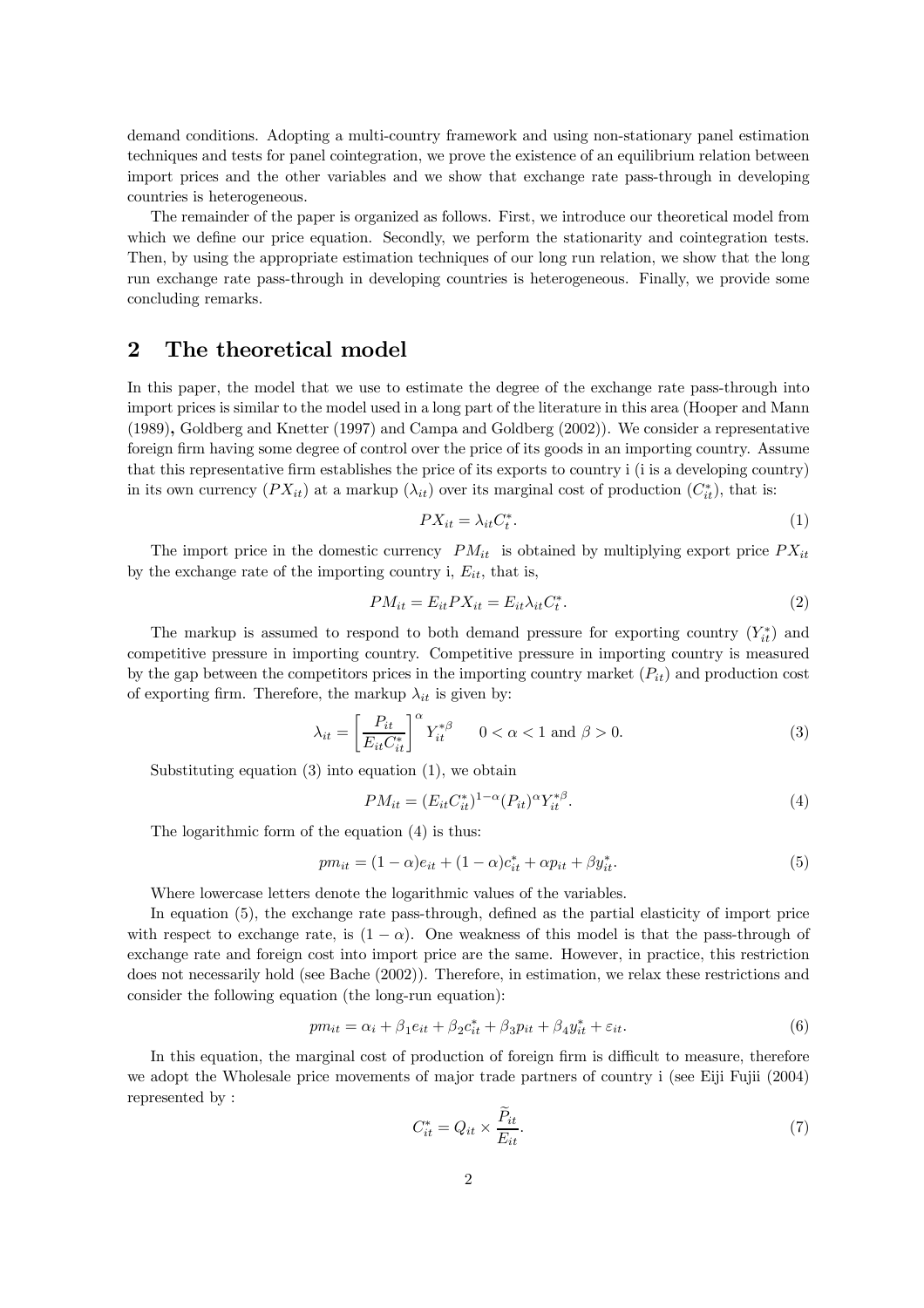where we have  $E_{it}$ : nominal effective exchange rate of country i,  $\tilde{P}_{it}$ : the wholesale price index of country i and  $Q_{it}$ : real effective exchange rate of country i. Taking the logarithm of each variable form, we consider:

$$
c_{it}^* = q_{it} - e_{it} + \widetilde{p}_{it}.\tag{8}
$$

About the other variables in equation (7), the proxy for domestic competitor's price  $P_{it}$  is the Producer Price Index of country i (PPI). As the proxy for the demand pressure  $Y_{it}^*$ , we use GDP of country i and, for import price  $PM_{it}$ , we take the import unit value in domestic currency.

#### 3 Data and Panel tests for unit root and cointegration

#### Data Sources  $3.1$

The main problem in empirical studies on developing countries is data availability. Indeed, because the difficulty to find some variables such as the nominal effective exchange rate, we consider a panel of 24 developing countries. The data are annual and span the period 1980-2003 (24 years). They are obtained from International Financial Statistics.

#### 3.2 Panel unit root tests

The first step when analyzing the long run relationship is to test for stationarity of the individual variables. We apply two tests proposed respectively by Im, Pesaran and Shin (1997) (henceforth IPS) and Hadri and Larson (2001) (henceforth HL). The latter test has two main advantages when compared with the classical IPS methodology. Firstly, it avoids the lack of power of the unit rootbased tests by assuming stationarity under the null hypothesis. Secondly, it is particularly adapted for panel data series with short time dimension, which is the case in this paper.

IPS tests results are shown in table 1. We compare statistics to the critical values given in table 4 of Im, Pesaran and Shin (1997) at 5% level for N=24 and T=24. We thus conclude that all variables are stationary in first difference. Hadri and Larson tests results are shown in table 2. We confirm the results found for the IPS tests (all variables are stationary in first difference).

#### $3.3$ Tests for panel cointegration

There are several panel cointegration tests, in particular Pedroni's tests (1995, 1999) and Kao (1999). We use only the Pedroni's tests because they are more robust in presence of heterogeneity in panel data with regard to the Kao tests. As shown in table 3, all tests statistics reject the null of no  $\rm cointegration.<sup>1</sup>$ 

#### Long run exchange rate pass-through estimations  $\boldsymbol{4}$

#### $4.1$ **PMG** and MG Estimations

To obtain estimation of long run coefficients of the cointegration relationship  $(6)$ , we use two different estimators: the « Pooled Mean Group estimator »(PMG) and the « Mean Group estimator » (MG). The first estimator is proposed by Pesaran, Shin and Smith (2000) for heterogeneous dynamic panel models. The PMG method restricts the long-run coefficients to be equal over the cross-sections but allows for the short-run coefficients and error variance to differ across groups on the cross-sections.

<sup>&</sup>lt;sup>1</sup>Except the v-stat, all tests statistics have a critical value of -1.64 (if the test statistic is less than -1.64, we reject the null of no cointegration). The v-stat has a critical value of 1.64 (if the test statistic is greater than 1.64, we reject the null of no cointegration).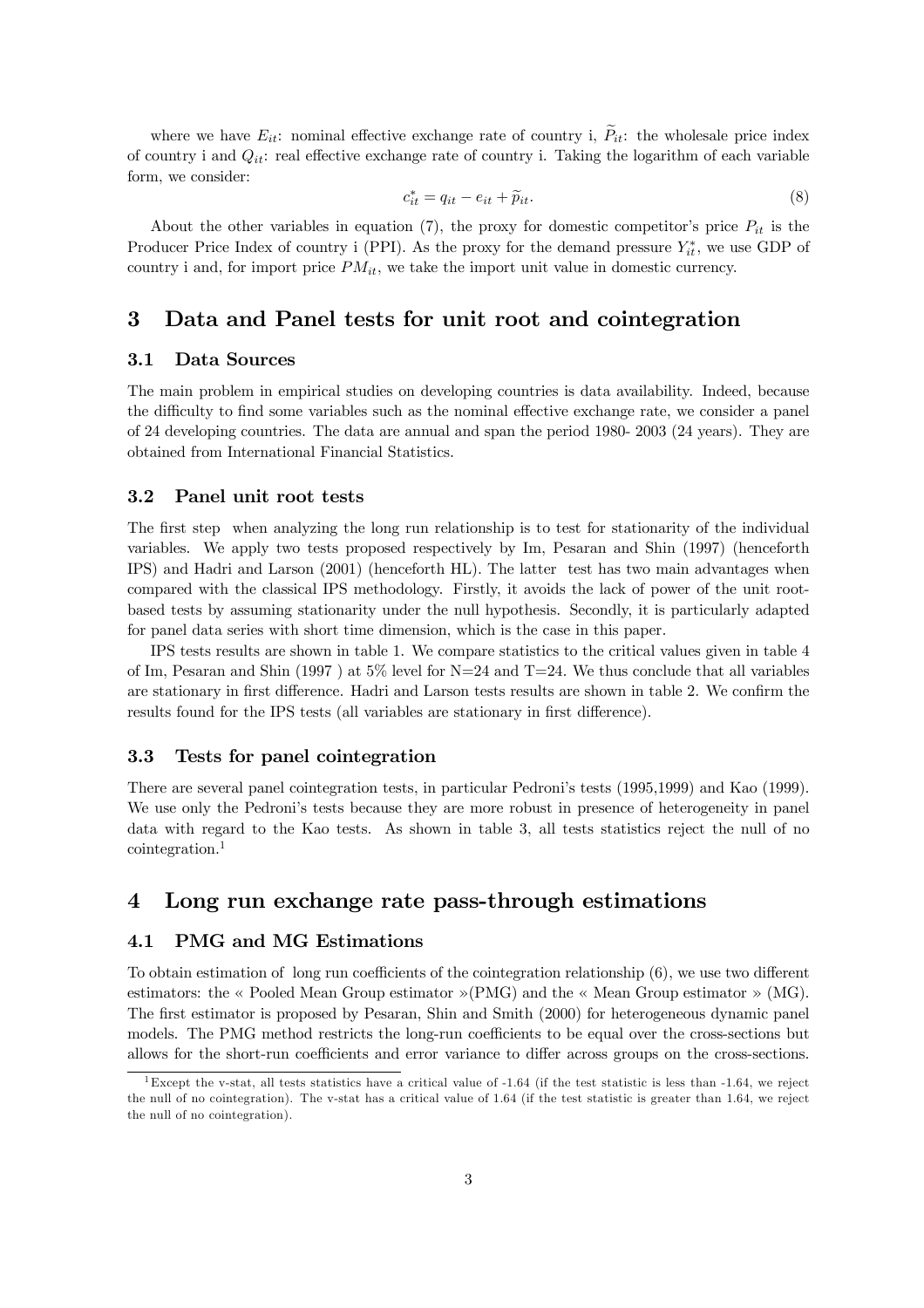The second estimator, proposed by Pesaran & Smith  $(1995)$ , is an average of N individual estimations allowing long-run heterogeneity. We test for long run homogeneity using a joint Hausman test based on the null hypothesis of equivalence between the PMG and MG estimation. If we reject the null, we reject the homogeneity of our cross-section's long-run coefficients.

We estimate the following model:

$$
\Delta p_{it}^{im} = \phi_i p_{it-1}^{im} + \beta_i' x_{it} + \sum_{j=1}^{p-1} \lambda_{ij}^* \Delta p_{it-j}^{im} + \sum_{j=0}^{q-1} \delta_{ij}^* \Delta x_{it-j} + \mu_i + \varepsilon_{it}
$$
(9)

where  $x_{it}$  is the vector of explanatory variables :  $e_{it}, c_{it}^*, p_{it}$  and  $y^*$ .

The PMG and MG estimations<sup>2</sup> are shown in table 4. First, PMG and MG estimation provide a significant long-run pass-through coefficient (respectively 0.637 and 0.7265). Secondly, by the joint Hausman test, we reject long-run homogeneity with a probability value of 0.03. So, following these results, we conclude that the long run exchange rate pass-through into import prices in developing countries is an heterogeneous phenomenon. Therefore, we are going to use estimation techniques taking into account the heterogeneity of long-run coefficients.

#### $4.2$ **Mean Group Panel Estimations**

The classical FMOLS and DOLS estimators based on the within dimension do not allow for long -run heterogeneity coefficients. We use FMOLS and DOLS between-dimension estimators (Group Mean Estimator) proposed by Pedroni (2001). An important advantage of the between-dimension estimators is that the form in which the data are pooled allows for greater flexibility in the presence of heterogeneous cointegrating vectors. Another advantage is that the estimates have a more useful interpretation when the true cointegrating vectors are heterogeneous. Specifically, the estimates for the between dimension estimator can be interpreted as the mean value for the cointegrating vectors, this is not true for the within-dimension estimations.

By analyzing FMOLS and DOLS estimations results, we notice a great heterogeneity of longrun coefficients (cross-sectional estimations), in particular of the long-run exchange rate pass-through coefficients. By FMOLS, the greater long run pass-through coefficient is for Costa Rica (203%) and the smaller one is Iran  $(27\%)$  (see table 7). Similarly, DOLS estimation gives 209% for Costa Rica and  $37.7\%$  for Iran (see table 8). Theoretical arguments for cross-country heterogeneity in long run exchange rate pas-through into import prices can depend firstly on the stability of local monetary policy (Devereux and Engel (2001) and Bacchetta and Van Wincoop (2001)). If exporters set their prices in the currency of the country that has the most stable monetary policies, import prices in local currency terms would be more stable in countries with more stable monetary policy. All else equal, long-run exchange rate pass-through would be higher for countries with more volatile monetary policy. Secondly, country size may be another important factor for heterogeneity of long-run exchange rate pass-through. As exposed by Dornbusch (1987), long-run exchange rate pass-through into import prices may be higher if there is a lot of exporters relatives to the presence of local competitors. Exchange rate pass-through might be inversely related to country real GDP. On average, we obtain by FMOLS, an estimation of long-run exchange rate pass-through of 77.25% and by DOLS of 82.7 (see tables 5 and 6). Besides the heterogeneity of long-run exchange rate pass-through, these results confirm the hypothesis that developing countries are characterized (on average) by a high long-run exchange rate pass-through into import prices.

<sup>&</sup>lt;sup>2</sup>All PMG and MG estimations was performed using the GAUSS code written by Yongcheol Shin. The program is available on line at http://www.eco.cam.ac.uk/faculty/pesaran/jasa.exe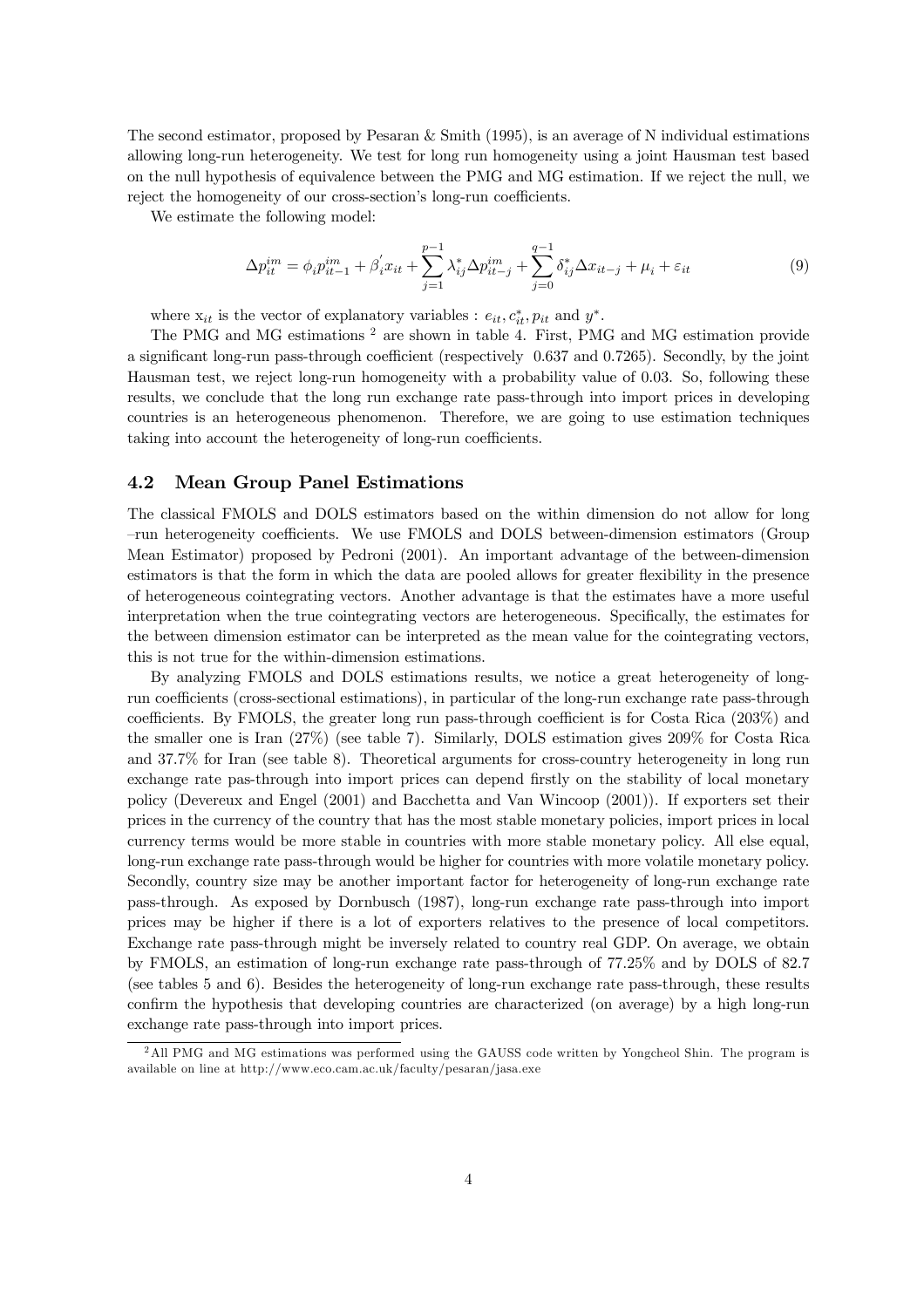#### $\bf{5}$ Concluding remarks

In this paper we estimate long-run exchange rate pass-through into import prices equations for a panel of 24 developing countries using a non stationary panel approach. The advantage of this approach is to use the additional information available in the cross-section in order to increase the power tests to identify no-spurious cointegration between the variables in respect to single country tests.

We considered that exchange rate pass-through is determined by a combination of nominal effective exchange rate, the price of competing domestic product, the exporter's cost and domestic demand conditions We show that there is some evidence of cointegration between all variables. By estimating our long-run relationship, we find that the long-run exchange rate pass-through into import prices in developing countries is heterogeneous. We can argue that this heterogeneity can depend on economic peculiarities of developing countries such as local monetary policy and country size.

There are a variety of directions for future research, more precisely we can focus on other heterogeneous sources of long run exchange rate pass-through in developing countries such as exchange rate regime and trade policy.

## References

- [1] Alba, J and David P. 1998. "Exchange rate determination and inflation in Southeast Asian Countries." Journal of Development Economics, 55, 421-437.
- [2] Bacchetta, P. and Eric van Wincoop. 2001. "A theory of the currency denomination of International Trade" Manuscript, November
- [3] Bache, I. W. 2002. "Empirical Modeling of Norwegian of Import Prices. "Norges Bank Working Paper, 1.
- [4] Baltagi, H. G. and C.Kao. 2000. "Non-Stationary Panels, Cointegration in Panels and Dynamic Panels: A Survey", Advances in Econometrics, 15.
- [5] Banerjee, A. 1999. "Panel Data Unit Roots and Cointegration: An Overview, Oxford Bulletin of Economics and Statistics, 61, p607-629.
- [6] Campa, J M and Linda S.G. 2002. "Exchange Rate Pass-Through into import prices: A Macro or Micro Phenomenon?" Federal Reserve Bank of New York, mimeo.
- [7] Devereux, M and Charles E. 2001. "Monetary policy in the Open Economy Revisited: Price Setting and Exchange rate flexibility." National Bureau of Economic Research Working Paper 7665.
- [8] Eiji F. 2004. "Exchange rate pass-through in the deflationary Japan: How effective is the yen's depreciation for fighting deflation."CESIFO, Working Paper 1134.
- [9] Goldberg, P.K and K Michael .1997." Goods Prices and Exchange Rate: What Have We Learned?" Journal of Economics Litterature, 35, 1243-1272.
- [10] Hadri, K. and R. Larson. 2001. "Testing for stationarity in heterogenous panel when the time dimension is finite", Working Paper, School of Management, Liverpool University.
- [11] Hooper, P, and Catherine L.M. 1989. "Exchange Rate Pass-Through in the 1980s: the case of US Imports of Manufactures." Brookings Papers of Economic Activity, 1.
- [12] Im, K.S. Pesaran, H and Y.Shin. 1997. "Testing for unit roots in heterogenous panels" University of Cambridge, Working Paper 9526.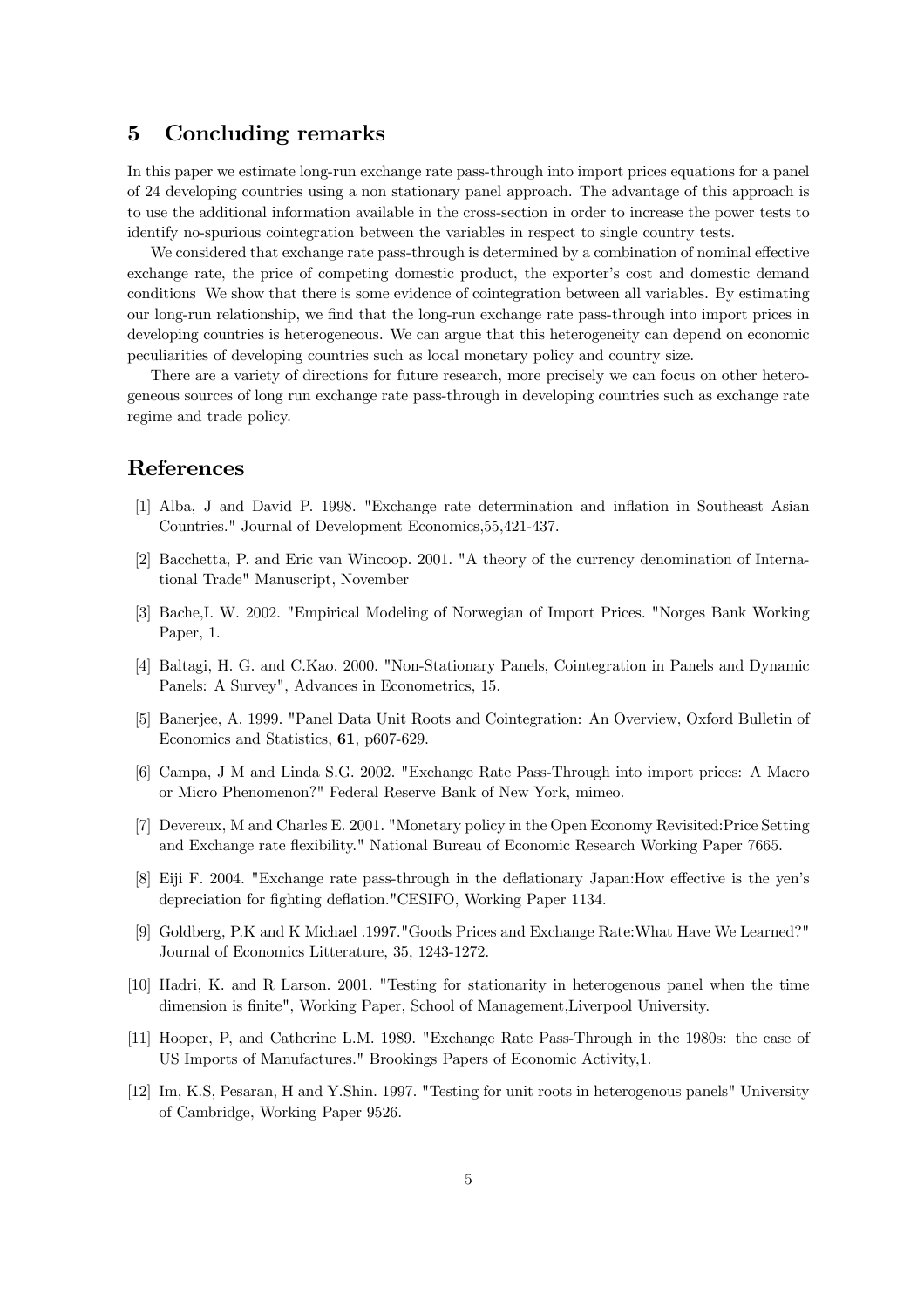- [13] Im, K.S., Pesaran, H, Y.Shin and R.J.Smith. 2003. "Testing for unit roots in heterogenous panels" Journal of Econometrics, 115,53-74.
- [14] Kao,C and M.H.Chiang. 2000. "On the estimation and inference of a cointegrated regression in panel data", Advances in Econometrics, 15, 179 -222.
- [15] Kao, C. 1999. "Spurious regression and residual based tests for cointegration in panel data" Journal of Econometrics, 90, 1-45.
- [16] Menon, J. 1995. "Exchange rate pass-through", Journal of Economic Surveys, vol 9, 2, 197-321
- [17] Pedroni, P. 1996. "Fully modified OLS for heterogenous cointegrated panels and the case of purchasing power parity" India University, Working Paper In Economics 96-020.
- [18] McCarthy, J. 2000. "Pass-through of exchange rate and import prices to domestic inflation in some Industrialized Economies" Federal Reserve Bank of New York Staff Report N°3.
- [19] Pedroni, P. 1999. "Critical values for Cointegration tests in heterogenous panels with multiple regressors", Oxford Bulletin of Economics and Statistics, 61, 653-678.
- [20] Pedroni, P. 2001. "Purchasing power parity tests in cointegrated panels" Review of Economics and Statistics, 89, 727-731
- [21] Pesaran, M.H., Shin, Y.and R. Smith. 1999. "Pooled mean group estimation of dynamic heterogenous panels", Journal of the American Statistical Association, 94, 621-634.
- [22] Sahminan, S. 2003." Exchange rate pass-through into import prices: Empirical Evidences from Some Southeast Asian Countries". Department of Economics, The University of North Carolina, Working Paper.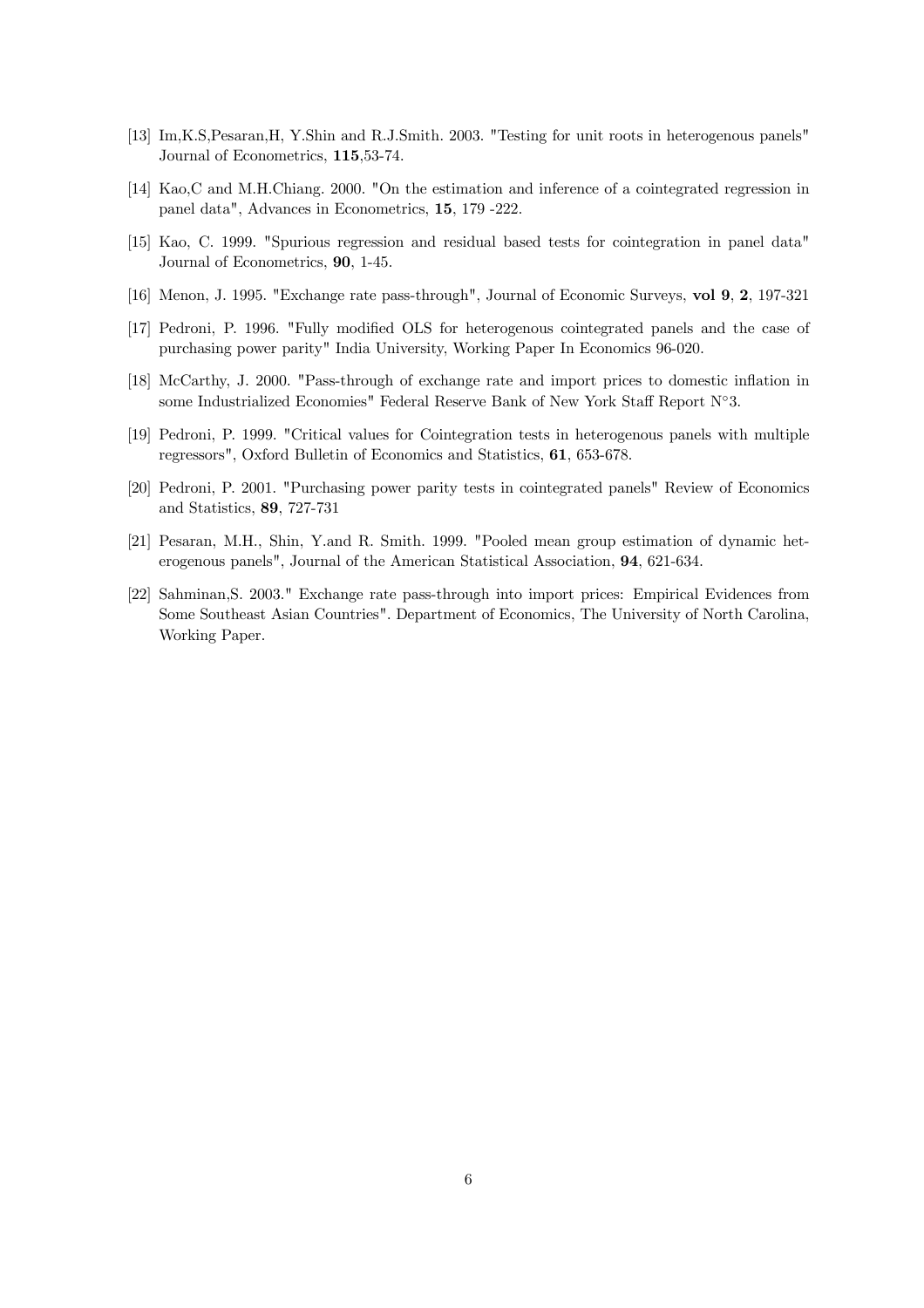| variables | level     |                  | first difference |                     |
|-----------|-----------|------------------|------------------|---------------------|
|           | intercept | intercept+ trend | intercept        | $intercept + trend$ |
| pim       | $-1.2523$ | $-0.9320$        | $-7.4207$        | $-7.8963$           |
| en        | $-1.4896$ | $-2.1891$        | $-3.4995$        | $-3.1059$           |
| ppi       | $-1.5230$ | $-0.8950$        | $-5.8498$        | $-5.9156$           |
| $v^*$     | $-1.2421$ | $-1.5449$        | $-5.0163$        | $-5.9311$           |
| $c^*$     | $-1.4391$ | $-0.9553$        | $-3.7921$        | $-3.1629$           |

Table 1: IPS panel unit root tests results

Note: The critical value at  $5\%$  is -1.73 for model with an intercept and -2.45 for model with intercept and linear time trend.

| variables            | level  | first difference |
|----------------------|--------|------------------|
| en                   | 4.9286 | 1.3298           |
| $\operatorname{pim}$ | 3.6727 | 0.9783           |
| ppi                  | 6.1436 | $-2.2341$        |
| $\mathbf{v}^*$       | 2.4789 | $-3.7658$        |
| $\mathsf{r}^*$       | 2.3267 | 0.7658           |

| Table 2: Hadri and Larson panel unit root tests results |  |  |  |  |
|---------------------------------------------------------|--|--|--|--|
|                                                         |  |  |  |  |

Note: The null of stationarity is rejected if the computed HL statistic is greater than 1.645 at 5% level.

| <i>Statistics</i> | values      |
|-------------------|-------------|
| Panel v-stat      | $2.4385**$  |
| Panel rho-stat    | $-2.8816**$ |
| Panel pp-stat     | $-2.5329**$ |
| Panel adf-stat    | $-3.2385**$ |
| group rho-stat    | $-3.4090**$ |
| group pp-stat     | $-3.1661**$ |
| group adf-stat    | $-2.3043**$ |

Table 3: Pedroni's cointegration tests results

|  |  | Table 4: $PMG$ and $MG$ estimations |  |
|--|--|-------------------------------------|--|
|  |  |                                     |  |

 $\overline{1}$ 

| Estimators     | <b>PMG</b>   |          | МG           |          |
|----------------|--------------|----------|--------------|----------|
| variables      | coefficients | t-values | coefficients | t-values |
| en             | 0.637        | 7.968    | 0.7265       | 2.434    |
| ppi            | 0.449        | 11.859   | 0.2371       | 2.722    |
| $v^*$          | 0.454        | 10.841   | 0.3934       | 6.021    |
| $\mathbf{r}^*$ | 0.327        | 2.761    | 0.2963       | 1.299    |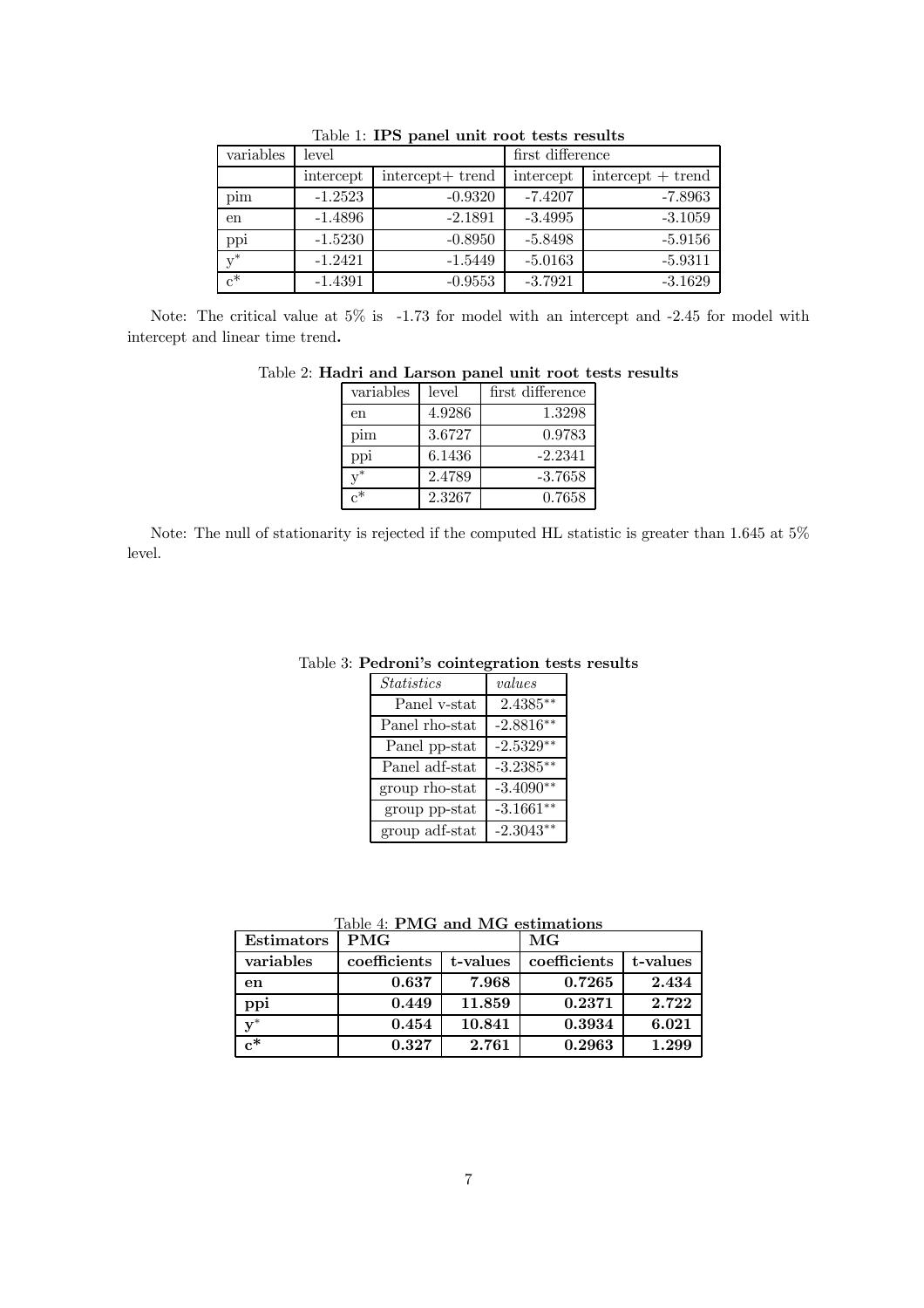| Estimator      | <b>FMOLS</b> |          |
|----------------|--------------|----------|
| variables      | coefficients | t-values |
| en             | 0.7725       | 2.3541   |
| ppi            | 0.24375      | 5.9475   |
| $\mathrm{v}^*$ | 0.48666      | 2.5467   |
| ∼∗             | 0.28667      | 4.1787   |

Table 5: FMOLS Mean Group Panel estimation

Table 6: DOLS Mean Group Panel estimation

| Estimator        | <b>DOLS</b>  |          |
|------------------|--------------|----------|
| variables        | coefficients | t-values |
| en               | 0.8278       | 6.3221   |
| pp <sub>1</sub>  | 0.3031       | 4.1787   |
| $\mathbf{r}^*$   | 0.9203       | 2.2562   |
| $\mathfrak{g}^*$ | 0.2912       | 2.2347   |

Tableau 7: FMOLS estimations by country

| countries        | en              | ${\rm ppi}$        | $y^*$             | $c^*$             |
|------------------|-----------------|--------------------|-------------------|-------------------|
| 1-Algeria        | (20.15)<br>1.07 | $-0.27$ $(-2.37)$  | 0.33(2.27)        | $-0.40$ $(-2.77)$ |
| 2-Burkina Fasso  | (3.25)<br>0.56  | $-0.35$ $(-0.42)$  | $-0.68(-1.34)$    | $-1.13(-2.26)$    |
| 3-Botswana       | 0.37<br>(4.83)  | 0.57(5.54)         | $-0.42(-1.86)$    | $-1.26(-3.31)$    |
| 4-Cote Ivoire    | (15.63)<br>0.73 | $-0.28$ $(-1.15)$  | 0.02(0.05)        | 0.03(4.18)        |
| 5-Gabon          | (2.45)<br>0.43  | 0.86(9.03)         | $-0.82(-4.11)$    | 0.22(2.71)        |
| 6-Moroco         | 0.93<br>(6.20)  | (1.11)<br>0.73     | $-0.17(-0.31)$    | 1.65(1.68)        |
| 7-Nigeria        | 0.64<br>(5.17)  | (2.67)<br>0.77     | 0.78(1.10)        | $-1.20$ $(-3.06)$ |
| 8-Senegal        | 1.11<br>(2.71)  | $-0.10$ $(-1.69)$  | 1.14(3.67)        | 1.71(5.44)        |
| 9-Tunisia        | (3.02)<br>0.33  | 0.23(1.10)         | 0.02(10.02)       | $-0.31$ $(-0.74)$ |
| $10$ -Zambia     | 0.88<br>(10.93) | $-0.15$ $(-11.79)$ | 1.69(3.24)        | 1.55(4.85)        |
| $11$ -India      | (3.03)<br>0.55  | 1.34(5.89)         | 3.60(0.90)        | $-1.19(-4.98)$    |
| $12$ -Indonesia  | 0.29<br>(2.10)  | 0.62(1.39)         | $-0.84$ $(-2.57)$ | $-1.08$ $(-1.67)$ |
| $13$ -Iran       | 0.27<br>(3.55)  | 0.51<br>(5.68)     | $-1.15$ $(-2.08)$ | 0.98(3.39)        |
| 14-Pakistan      | 0.47<br>(4.29)  | 0.48<br>(0.98)     | 0.07(0.45)        | $-0.13$ $(-3.32)$ |
| 15-Phillipines   | (11.41)<br>0.68 | 0.80<br>(2.01)     | 0.18(0.21)        | 0.31(0.93)        |
| 16-Singapour     | (3.69)<br>0.65  | 0.95(2.42)         | 2.32(2.05)        | 2.22(0.77)        |
| 17-Bolivie       | (3.64)<br>1.17  | 1.06(4.82)         | $-0.08$ $(-0.19)$ | 2.29(2.41)        |
| 18-Chilie        | 0.42(6.07)      | $-0.34$ $(-5.57)$  | 0.43(2.45)        | 0.10(0.76)        |
| 19-Colombia      | 0.74(4.85)      | 4.19(10.14)        | 1.52<br>(2.46)    | (2.83)<br>2.73    |
| $20$ -Costa Rica | 2.03<br>(2.91)  | $-0.29(-0.19)$     | 0.68(0.18)        | (1.24)<br>0.87    |
| 21-Equateur      | 1.21<br>(1.16)  | $-1.59(-1.32)$     | 7.87(3.22)        | 1.38(3.02)        |
| 22-Paragay       | (2.69)<br>0.95  | $-2.10(-4.98)$     | $-0.18$ $(-1.06)$ | 2.72(6.91)        |
| 23-Urugay        | (3.98)<br>1.02  | 0.38(2.76)         | $-1.84$ $(-6.36)$ | 0.05(0.32)        |
| 24-Venezuela     | 1.03(2.82)      | $-2.17(-5.10)$     | $-0.17(-0.99)$    | 1.14(3.27)        |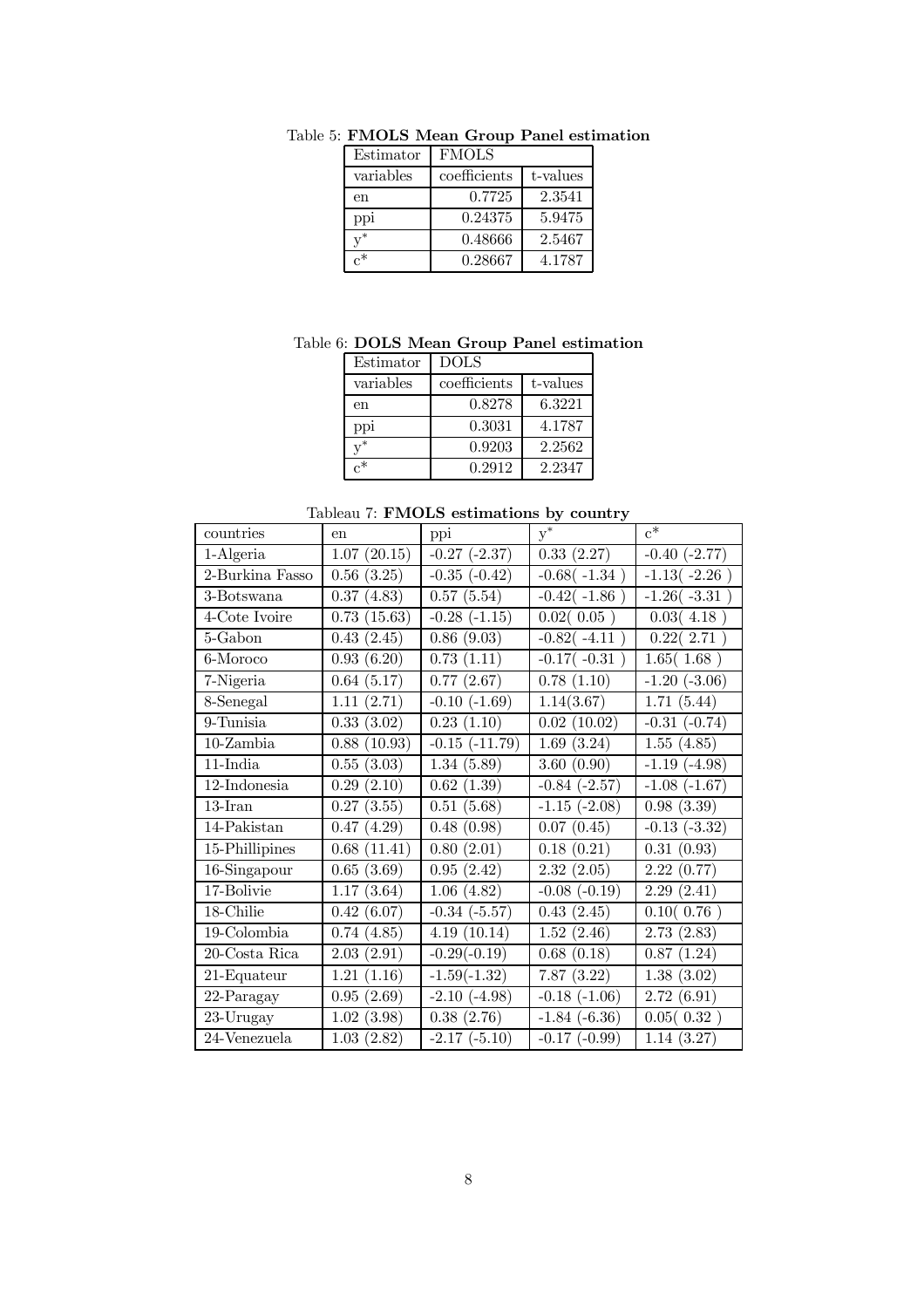| countries       | en              | ${\rm ppi}$          | $y^*$                | $c^*$             |
|-----------------|-----------------|----------------------|----------------------|-------------------|
| 1-Algeria       | 1.34(2.87)      | 0.16(0.29)           | 2.52(8.29)           | 0.11<br>(1.20)    |
| 2-Burkina Fasso | (2.66)<br>0.46  | (0.53)<br>0.39       | 0.32<br>(1.76)       | 4.50(9.01)        |
| 3-Botswana      | (2.22)<br>0.50  | 0.72<br>(2.11)       | 0.42<br>(2.14)       | $-0.44$<br>(1.12) |
| 4-Cote Ivoire   | (3.99)<br>1.03  | (2.89)<br>1.44       | 0.05(0.16)           | $-2.71(-2.72)$    |
| 5-Gabon         | (2.76)<br>0.39  | 0.85<br>(2.43)       | 0.12<br>(0.89)       | 0.565<br>(0.09)   |
| 6-Moroco        | 1.12<br>(3.67)  | $0.95\,$<br>(3.19)   | 0.13(0.31)           | $-0.15(-4.71)$    |
| 7-Nigéria       | 0.45<br>(1.68)  | (0.39)<br>0.61       | 0.23<br>(0.42)       | 2.42(0.20)        |
| 8-Senegal       | 1.12<br>(2.54)  | 0.76<br>(1.87)       | $-0.83$ $(-3.24)$    | 0.23(1.79)        |
| 9-Tunisia       | (3.55)<br>0.39  | (0.26)<br>0.63       | 0.12(0.58)           | (1.11)<br>0.33    |
| $10$ -Zambia    | (2.48)<br>0.42  | $-0.72$ $(-0.86)$    | (1.39)<br>1.99       | $-1.40(-6.71)$    |
| $11$ -India     | (2.42)<br>0.97  | $(-2.08)$<br>$-0.51$ | 1.32(2.01)           | $-5.64(-0.43)$    |
| $12$ -Indonesia | (10.38)<br>0.41 | (0.33)<br>0.58       | $-0.14$<br>$(-0.52)$ | $-0.50$ $(-3.12)$ |
| $13$ -Iran      | 0.37<br>(2.14)  | $-6.14(-5.66)$       | 5.86(5.42)           | 3.59(1.96)        |
| 14-Pakistan     | (2.37)<br>0.43  | (3.33)<br>0.94       | $-0.14$ $(-2.52)$    | $-0.12$ $(-0.84)$ |
| 15-Phillipines  | (2.11)<br>0.75  | 2.88<br>(1.24)       | 3.75(1.61)           | 0.97(2.13)        |
| 16-Singapour    | (2.08)<br>0.43  | 0.68<br>(2.31)       | 0.34(1.82)           | $-1.16(-1.94)$    |
| 17-Bolivie      | 1.63<br>(11.26) | 0.99<br>(0.13)       | $-0.14(-0.12)$       | 1.21<br>(1.06)    |
| 18-Chilie       | 0.42<br>(2.99)  | $-0.24$ $(-0.96)$    | 1.36(1.16)           | 0.14(0.18)        |
| 19-Colombia     | (4.70)<br>0.67  | 1.43(0.97)           | $(-0.70)$<br>$-0.01$ | 0.26<br>(1.03)    |
| 20-Costa Rica   | (6.42)<br>2.09  | $(-0.30)$<br>$-0.60$ | 1.73<br>(0.33)       | 0.42<br>(0.59)    |
| 21-Equateur     | 1.03<br>(2.30)  | 1.25(1.90)           | 0.31<br>(1.09)       | 0.80<br>(1.87)    |
| 22-Paragay      | 1.10<br>(3.06)  | 0.08<br>(11.06)      | 0.84(16.05)          | 1.67<br>(0.85)    |
| 23-Urugay       | (4.25)<br>0.95  | 0.07(2.06)           | (1.41)<br>0.36       | 0.17(0.19)        |
| 24-Venezuela    | 1.29<br>(4.09)  | $-0.01$ $(-0.24)$    | 1.54(0.07)           | 1.09(0.93)        |

Table 8: DOLS estimations by country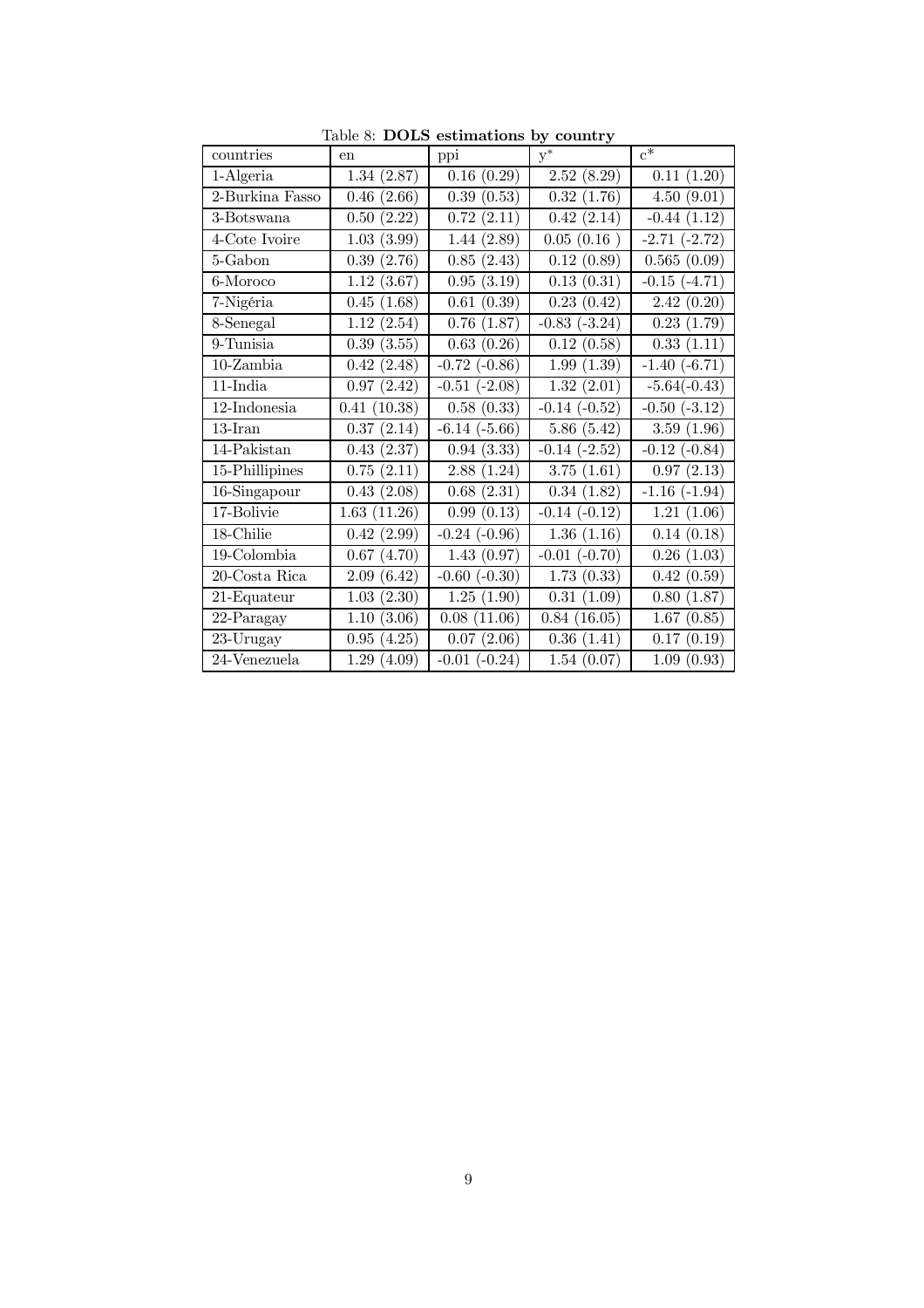# Appendix

#### **Unit Root Tests**  $\mathbf{A}$

#### Im, Pesaran and Shin (1997) t-bar test  $A.1$

Im, Pesaran and Shin (1997) proposed a statistics calculating the average of DF and ADF statistics when residuals are serial correlated across different units.

The t-statistic for panel unit root is based on the panel version of the standard ADF regression:

$$
y_{it} = \rho_i y_{it-1} + \sum_{j=1}^{p_i} \varphi_{ij} \Delta y_{it-j} + z'_{it} \gamma_i + \varepsilon_{it}
$$

$$
u_{it} = \sum_{j=1}^{p_i} \varphi_{ij} u_{it-j} + \varepsilon_{it}.
$$

$$
(10)
$$

The procedure amounts to test is  $H_0: \rho_i = 1$  for all i against  $H_a: \rho_i < 1$  for at least one i. The t-bar statistic is defined as the average of ADF individuals statistic:

$$
\bar{t}_{NT} = \frac{1}{N} \sum_{i=1}^{N} t_{\rho_i}.
$$
\n(11)

#### Hadri and Larson (2001) test  $A.2$

**Hadri and Larson** (2001) propose a Lagrange multiplier test (LM) based on the residuals; its a KPSS test applied to panel data based on the following regression:

$$
y_{it} = z_{it}'\gamma + r_{it} + \varepsilon_{it}.\tag{12}
$$

where  $z'_{it}$  is the deterministic component and  $r_{it}$  a random walk:

$$
r_{it} = r_{it-1} + u_{it}.\tag{13}
$$

where  $u_{it} \sim iid(0, \sigma_u^2)$  and  $\varepsilon_{it}$  is a stationary process. We can re-write equation  $(12)$  as follows:

$$
y_{it} = z_{it}^{\prime} \gamma + e_{it}.\tag{14}
$$

where

$$
e_{it} = \sum_{j=1}^{t} u_{ij} + \varepsilon_{it}.
$$
\n(15)

We note that  $\widehat{e_{it}}$  and  $\widehat{\sigma_e^2}$  are respectively the residuals and standard error estimations from equation (14) and  $S_{it}$  is the residual partial sum:

$$
S_{it} = \sum_{j=1}^{t} \widehat{e_{ij}}.\tag{16}
$$

The LM statistics is:

$$
LM = \frac{\frac{1}{N} \sum_{i=1}^{N} \frac{1}{T^2} \sum_{t=1}^{T} S_{it}^2}{\widehat{\sigma}_e^2}.
$$
 (17)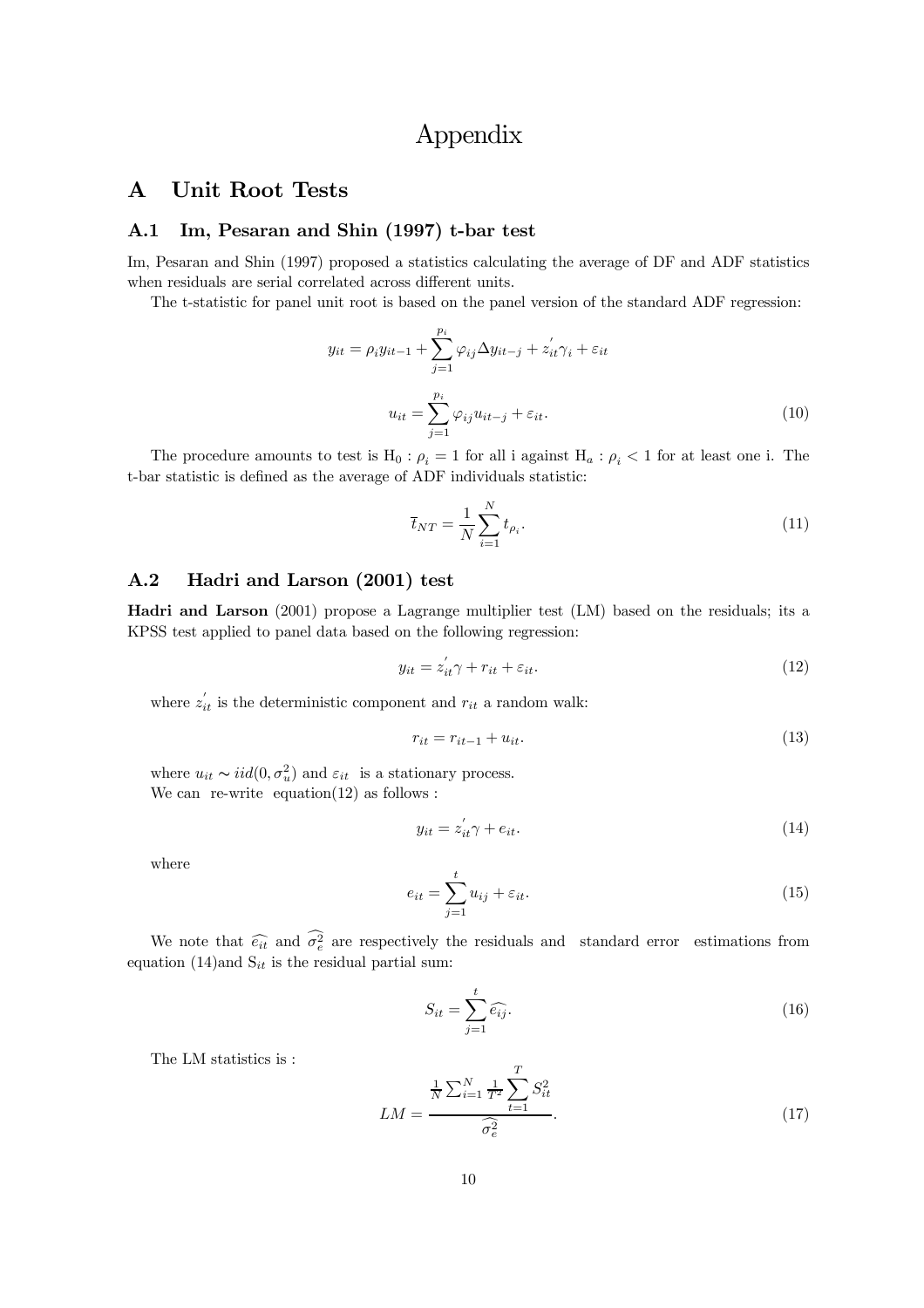#### B Pedroni's cointegration tests (1999)

Pedroni (1995, 1999) has developed seven tests based on the residuals from the cointegrating panel regression under the null hypothesis of non-stationarity. They are calculated using the estimated residuals from the following panel regression:

$$
y_{it} = \alpha_i + \delta_{it} + \gamma_t + X_{it}'\beta_i + e_{it}, i = 1, ..., N, t = 1, ..., T.
$$
 (18)

where  $\beta_i = (\beta_{1i}, \beta_{2i}, ..., \beta_{ni})$  and  $X_{it} = (x_{1i,t}, x_{2i,t}, ..., x_{ni,t})$ 

$$
\widehat{e}_{it} = \rho_i \widehat{e}_{it-1} + \xi_{it} \tag{19}
$$

The first four Pedroni tests are based on the within panel estimator, that are known as the Panel Statistics: are a variance ration test (v-statistic), a panel version of the Phillips and Perron (1988)  $\rho$ statistic and t-statistic (non-parametric), and the ADF t-statistic (parametric). The null hypothesis is  $\rho_i = 1$  against  $\rho_i = \rho < 1$ . Additional three statistics are based on pooling along the between dimension and they are known as Group Mean Panel Tests. The three Group Mean statistics are extensions of the Phillips and Perron (1998),  $\rho$ -statistic and t-statistic and a parametric t-statistic. The null hypothesis for this tests is  $\rho_i = 1$  against  $\rho_i < 1$ . The seven tests are asymptotically distributed as normal as follow:

$$
\frac{K_{NT} - \mu\sqrt{N}}{\sqrt{v}} \sim N(0, 1). \tag{20}
$$

where  $K_{NT}$  is the form of test statistic,  $\mu$  and v are respectively the average and the variance (see table 2 of Pedroni  $(1999)$ ).

#### $\mathbf C$ PMG (Pesaran, Shin and Smith (2000)):

Pesaran, Shin and Smith (2000) develop a pooled mean group estimator (PMG) for estimating dynamic heterogeneous panel models. The PMG method is an intermediate case between the averaging and pooling methods of estimation. The PMG method restricts the long-run coefficients to be equal over the cross-section, but allows for the short-run coefficients and error variances to differ across group on the cross-section. We obtain pooled long-run coefficients and averaged short run dynamics as an indication of mean reversion. The PMG is based on an autoregressive distributive lag  $(p, q, \ldots, q)$ model:

$$
y_{it} = \sum_{j=1}^{p} \lambda_{ij} y_{it-j} + \sum_{j=0}^{q} \delta'_{ij} x_{it-j} + \mu_i + \varepsilon_{it}.
$$
 (21)

where  $X_{it}$  (K $\times$ 1) is the vector of explanatory variables for group i,  $\mu_i$  represents the fixed effects, the coefficients of the lagged dependent variables  $(\lambda_{ij})$  are scalars and  $(\delta_{ij})$  are  $(K \times 1)$  coefficients vectors. Equation  $(21)$  can be re-parameterised as:

$$
\Delta y_{it} = \phi_i y_{it-1} + \beta_i' x_{it} + \sum_{j=1}^{p-1} \lambda_{ij}^* \Delta y_{it-j} + \sum_{j=0}^{q-1} \delta_{ij}^* \Delta x_{it-j} + \mu_i + \varepsilon_{it}.
$$
 (22)

where 
$$
\phi_i = -(1 - \sum_{j=1}^P \lambda_{ij}), \beta_i = \sum_{j=0}^q \delta'_{ij}, \lambda_{ij}^* = -\sum_{m=j+1}^p \lambda_{ij}
$$
 and  $\delta_{ij}^* - \sum_{m=j+1}^q \delta_{im}$ .  
Firstly, we assume that the residuals in equation (22) are iid with zero mean.

Firstly, we assume that the residuals in equation (22) are iid, with zero mean, variance greater than zero and finite fourth moments. Secondly the roots of equation (22) must be outside the unit circle. This assumption ensures that  $\phi_i < 0$  and hence there exists a long-run relationship between  $y_{it}$  and  $x_{it}$  defined by:

$$
y_{it} = -\left(\frac{\beta_i'}{\phi_i}\right)x_{it} + \eta_{it}.\tag{23}
$$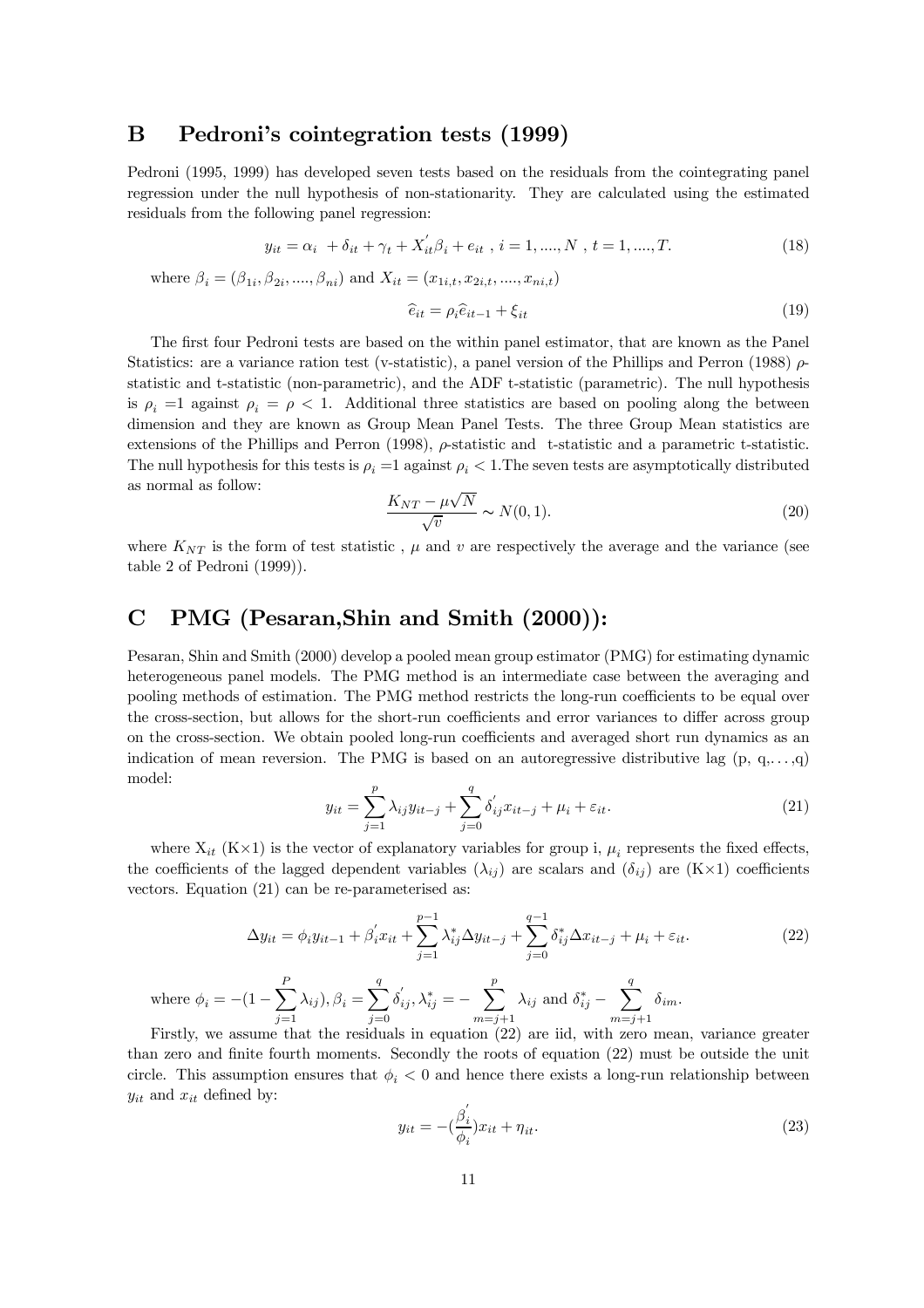The long-run homogeneous coefficient is equal to  $\theta = \theta_1 = -(\frac{\beta'_i}{\phi})$ , which is the same across groups. The PMGE uses a maximum likelihood approach to estimate the model and a Newton-Raphson algorithm. The lag length can be determined using the Akaike Information Criteria.

#### **FMOLS Mean Group Panel Estimator (Pedroni 2001)** D

Pedroni's estimator is an average-based estimator defined as the average of the conventional panel FMOLS estimator. The estimation involves five steps from the following model:

$$
y_{it} = \alpha_i + x_{it}^{\prime} \beta + u_{it} \text{ i=1,...,N, t=1,...,T.}
$$
 (24)

**Step 1:** The data transformation are:

$$
y_{it}^* = (y_{it} - \overline{y_i})
$$
 and  $x_{it}^* = (x_{it} - \overline{x_i})$  where  $\overline{y_i} = \frac{1}{N} \sum_{t=1}^T y_{it}$  and  $\overline{x_i} = \frac{1}{N} \sum_{t=1}^T x_{it}^{'}$ 

**Step 2:** We estimate equation (24) using the transformed data. Let  $\{u_{it}\}\$ the estimated residuals and  $\varepsilon_{it} = x_{it}^* - x_{it-1}^*$  and denote  $\Omega$  and  $\Delta$  two estimators of the long-run covariance and the one side long-run covariance martrices of  $w_{it} = (u_{it}, \varepsilon'_{it}).$ 

**Step 3:** We applies the following transformation:

$$
y_{it}^+ = y_{it}^* - \widehat{\Omega_{ue} \Omega_{\varepsilon}}^{-1} \widehat{\Omega_{eu}}
$$
 and  $\widehat{\Delta_{eu}}^{-+} = \widehat{\Delta_{eu} - \Delta_{\varepsilon} \Omega_{\varepsilon}}^{-1} \widehat{\Delta_{ue}}$ .

**Step 4:** The FMOLS estimator is given by:

$$
\widehat{\beta}_{FMOLS_i} = \left[\sum_{i=1}^T x_{it}^* x_{it}^{*'}\right]^{-1} \left[\sum_{i=1}^T x_{it}^* y_{it}^+ - T\widehat{\Delta_{\varepsilon u}}^+\right].\tag{25}
$$

**Step 5:** The "Pedroni between FMOLS estimator is the average of the FMOLS estimator (25) computed for each individual, that is:

$$
\widehat{\beta}_B = N^{-1} \sum_{i=1}^N \widehat{\beta}_{FMOLS_i}.
$$
\n(26)

The t-ratio is defined as the average of the t-ratios computed for each individuals of the panel:

$$
\widehat{t}_{\widehat{\beta}_B} = N^{-1/2} \sum_{i=1}^N t_{\widehat{\beta}_{FMOLS_i}}.
$$
\n(27)

#### DOLS Mean Group Panel Estimator (Pedroni 2001) E

Pedroni (2001) proposed an estimator based on the average of the panel DOLS estimator "Group" Mean DOLS" that we can obtain from the following regression:

$$
y_{it} = \alpha_i + \beta_i x_{it} + \sum_{k=-K_i}^{K_i} \gamma_{ik} \Delta x_{it-k} + u_{it}^*.
$$
 (28)

We construct the Group-Mean DOLS estimator as :

$$
\widehat{\beta}_{GD}^* = \left[ N^{-1} \sum_{i=1}^N (\sum_{t=1}^T Z_{it} Z_{it}')^{-1} (\sum_{t=1}^T Z_{it} \widetilde{y}_{it}) \right].
$$
\n(29)

where  $Z_{it}$  is the  $2\times (K+1)\times 1$  vector of regressors and  $Z_{it} = (x_{it} - \overline{x_i}, \Delta x_{it-k}, \ldots, \Delta x_{it+k}).$